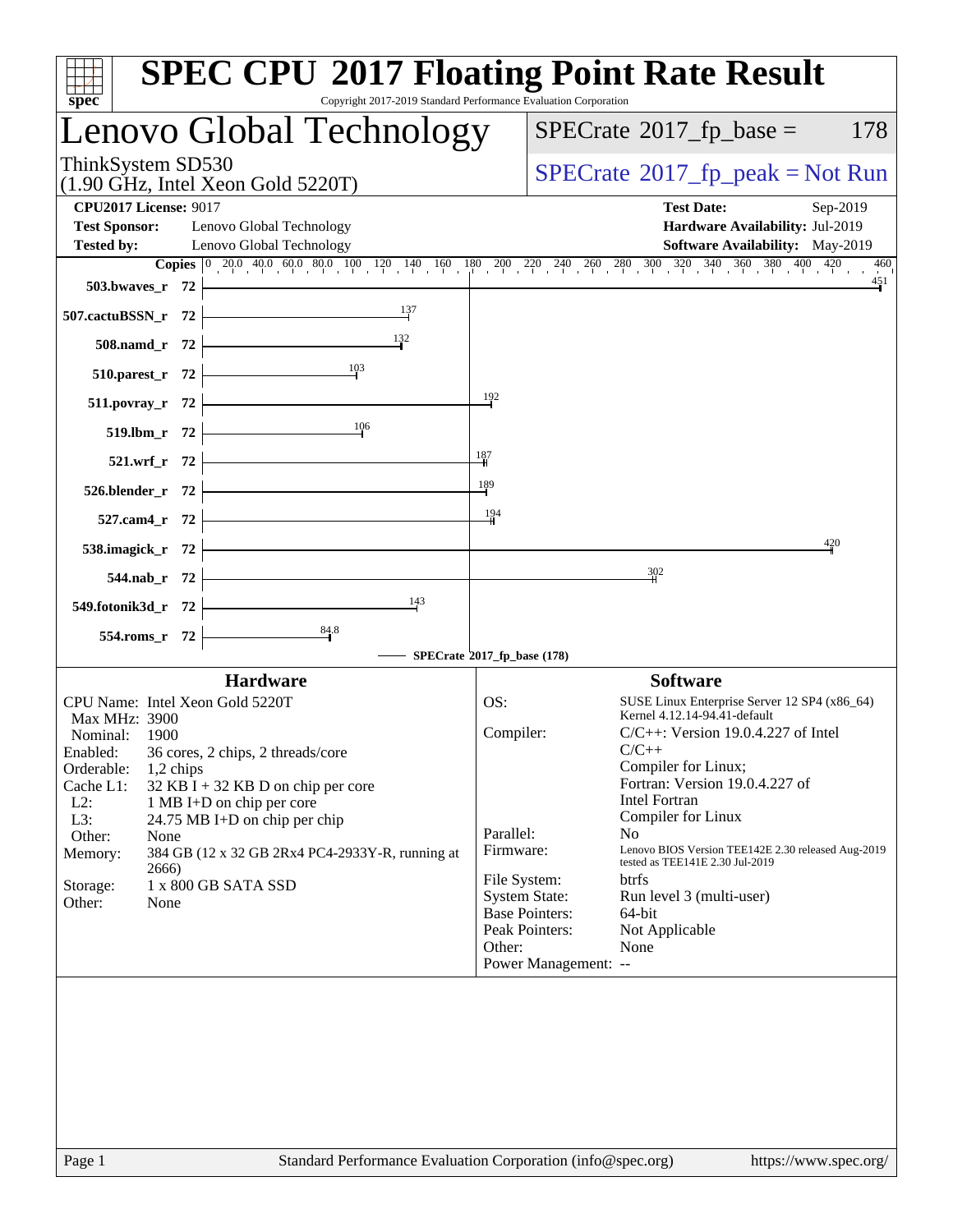

## Lenovo Global Technology

### $SPECTate@2017<sub>fr</sub> base = 178$

(1.90 GHz, Intel Xeon Gold 5220T)

ThinkSystem SD530<br>(1.00 GHz, Intel Year Gold 5220T) [SPECrate](http://www.spec.org/auto/cpu2017/Docs/result-fields.html#SPECrate2017fppeak)®[2017\\_fp\\_peak = N](http://www.spec.org/auto/cpu2017/Docs/result-fields.html#SPECrate2017fppeak)ot Run

**[Test Sponsor:](http://www.spec.org/auto/cpu2017/Docs/result-fields.html#TestSponsor)** Lenovo Global Technology **[Hardware Availability:](http://www.spec.org/auto/cpu2017/Docs/result-fields.html#HardwareAvailability)** Jul-2019 **[Tested by:](http://www.spec.org/auto/cpu2017/Docs/result-fields.html#Testedby)** Lenovo Global Technology **[Software Availability:](http://www.spec.org/auto/cpu2017/Docs/result-fields.html#SoftwareAvailability)** May-2019

**[CPU2017 License:](http://www.spec.org/auto/cpu2017/Docs/result-fields.html#CPU2017License)** 9017 **[Test Date:](http://www.spec.org/auto/cpu2017/Docs/result-fields.html#TestDate)** Sep-2019

#### **[Results Table](http://www.spec.org/auto/cpu2017/Docs/result-fields.html#ResultsTable)**

|                                               | <b>Base</b>                                        |                |            |                |             | <b>Peak</b>    |            |               |                |              |                |              |                |              |
|-----------------------------------------------|----------------------------------------------------|----------------|------------|----------------|-------------|----------------|------------|---------------|----------------|--------------|----------------|--------------|----------------|--------------|
| <b>Benchmark</b>                              | <b>Copies</b>                                      | <b>Seconds</b> | Ratio      | <b>Seconds</b> | Ratio       | <b>Seconds</b> | Ratio      | <b>Copies</b> | <b>Seconds</b> | <b>Ratio</b> | <b>Seconds</b> | <b>Ratio</b> | <b>Seconds</b> | <b>Ratio</b> |
| 503.bwayes_r                                  | 72                                                 | 1599           | <u>451</u> | 1597           | 452         | 1602           | 451        |               |                |              |                |              |                |              |
| 507.cactuBSSN r                               | 72                                                 | 664            | 137        | 664            | 137         | 664            | 137        |               |                |              |                |              |                |              |
| $508$ .namd $r$                               | 72                                                 | 516            | 133        | 517            | 132         | 519            | 132        |               |                |              |                |              |                |              |
| 510.parest_r                                  | 72                                                 | 1835           | <b>103</b> | 1833           | 103         | 1839           | 102        |               |                |              |                |              |                |              |
| 511.povray_r                                  | 72                                                 | 876            | 192        | 874            | <u>192</u>  | 874            | 192        |               |                |              |                |              |                |              |
| 519.lbm r                                     | 72                                                 | 714            | 106        | 714            | 106         | 714            | 106        |               |                |              |                |              |                |              |
| $521.wrf$ r                                   | 72                                                 | 862            | 187        | 861            | 187         | 853            | 189        |               |                |              |                |              |                |              |
| 526.blender r                                 | 72                                                 | 579            | 190        | 581            | 189         | 580            | <b>189</b> |               |                |              |                |              |                |              |
| $527$ .cam $4r$                               | 72                                                 | 655            | 192        | 651            | <u> 194</u> | 648            | 194        |               |                |              |                |              |                |              |
| 538.imagick_r                                 | 72                                                 | 427            | 420        | 428            | 419         | 427            | 420        |               |                |              |                |              |                |              |
| $544$ .nab r                                  | 72                                                 | 401            | 302        | 401            | 302         | 404            | 300        |               |                |              |                |              |                |              |
| 549.fotonik3d r                               | 72                                                 | 1964           | 143        | 1963           | 143         | 1963           | 143        |               |                |              |                |              |                |              |
| $554$ .roms_r                                 | 72                                                 | 1357           | 84.3       | 1346           | 85.0        | 1349           | 84.8       |               |                |              |                |              |                |              |
| $SPECrate$ <sup>®</sup> 2017_fp_base =<br>178 |                                                    |                |            |                |             |                |            |               |                |              |                |              |                |              |
|                                               | <b>Not Run</b><br>$SPECrate^{\circ}2017$ fp peak = |                |            |                |             |                |            |               |                |              |                |              |                |              |

Results appear in the [order in which they were run.](http://www.spec.org/auto/cpu2017/Docs/result-fields.html#RunOrder) Bold underlined text [indicates a median measurement.](http://www.spec.org/auto/cpu2017/Docs/result-fields.html#Median)

#### **[Submit Notes](http://www.spec.org/auto/cpu2017/Docs/result-fields.html#SubmitNotes)**

 The numactl mechanism was used to bind copies to processors. The config file option 'submit' was used to generate numactl commands to bind each copy to a specific processor. For details, please see the config file.

### **[Operating System Notes](http://www.spec.org/auto/cpu2017/Docs/result-fields.html#OperatingSystemNotes)**

Stack size set to unlimited using "ulimit -s unlimited"

### **[General Notes](http://www.spec.org/auto/cpu2017/Docs/result-fields.html#GeneralNotes)**

Environment variables set by runcpu before the start of the run: LD\_LIBRARY\_PATH = "/home/cpu2017-1.0.5-ic19.0u4/lib/intel64"

 Binaries compiled on a system with 1x Intel Core i9-799X CPU + 32GB RAM memory using Redhat Enterprise Linux 7.5 Transparent Huge Pages enabled by default Prior to runcpu invocation Filesystem page cache synced and cleared with: sync; echo 3> /proc/sys/vm/drop\_caches runcpu command invoked through numactl i.e.: numactl --interleave=all runcpu <etc> NA: The test sponsor attests, as of date of publication, that CVE-2017-5754 (Meltdown) is mitigated in the system as tested and documented.

**(Continued on next page)**

| Page 2 | Standard Performance Evaluation Corporation (info@spec.org) | https://www.spec.org/ |
|--------|-------------------------------------------------------------|-----------------------|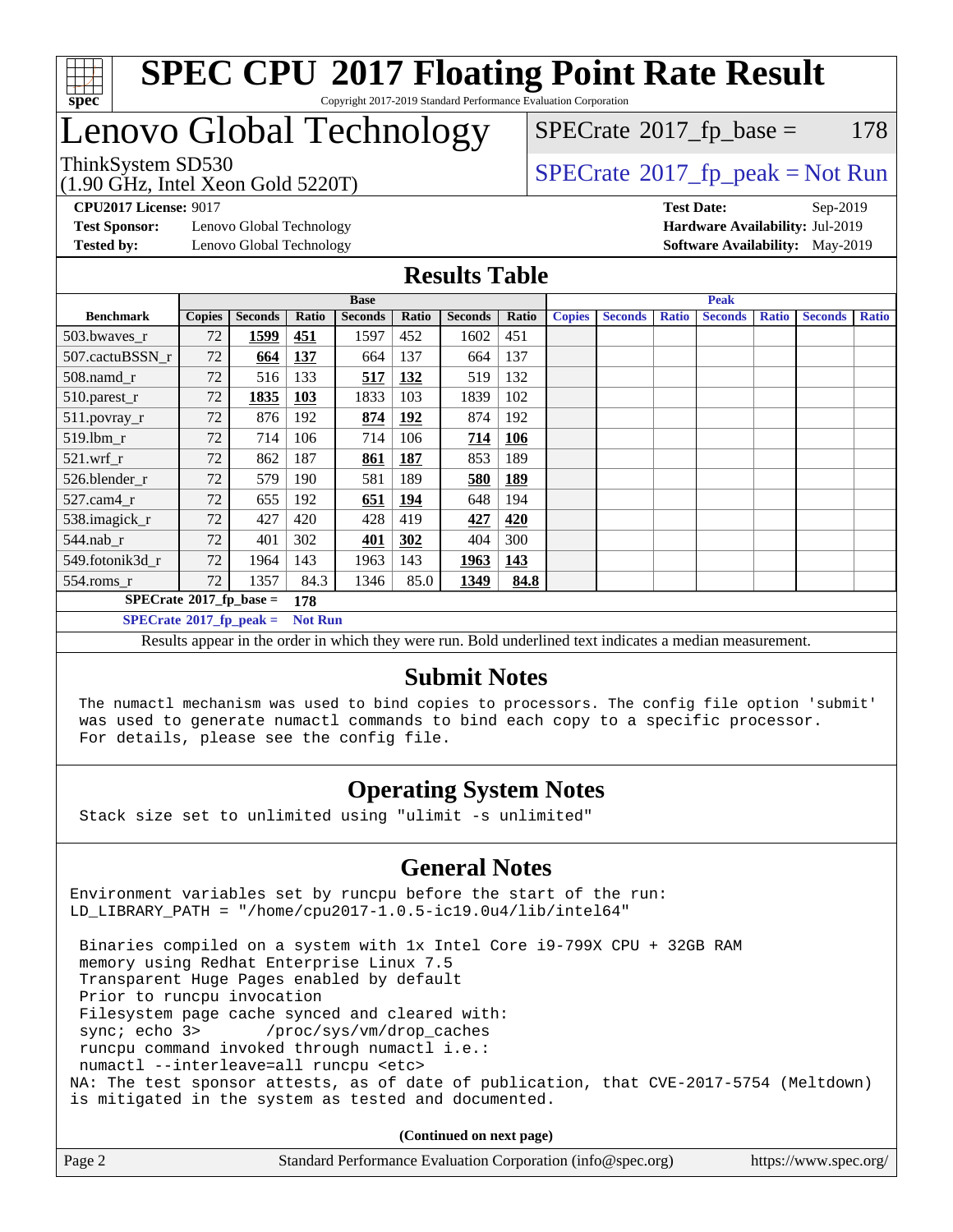

# **[SPEC CPU](http://www.spec.org/auto/cpu2017/Docs/result-fields.html#SPECCPU2017FloatingPointRateResult)[2017 Floating Point Rate Result](http://www.spec.org/auto/cpu2017/Docs/result-fields.html#SPECCPU2017FloatingPointRateResult)**

Copyright 2017-2019 Standard Performance Evaluation Corporation

### Lenovo Global Technology

 $SPECTate$ <sup>®</sup>[2017\\_fp\\_base =](http://www.spec.org/auto/cpu2017/Docs/result-fields.html#SPECrate2017fpbase) 178

(1.90 GHz, Intel Xeon Gold 5220T)

ThinkSystem SD530<br>  $\begin{array}{c}\n\text{SPECTR}_{12} \text{J}^{\text{total}} \text{Y}_{220} \\
\text{SPECTR}_{201} \text{J}^{\text{total}} \text{Y}_{220} \\
\text{SPECTR}_{31} \text{J}^{\text{total}} \text{Y}_{220} \\
\text{SPECTR}_{41} \text{J}^{\text{total}} \text{Y}_{220} \\
\text{SPECTR}_{51} \text{J}^{\text{total}} \text{Y}_{220} \\
\text{SPECTR}_{61} \text{J}^{\text{total}} \text{Y}_{220} \\
\text{SPECTR$ 

**[Test Sponsor:](http://www.spec.org/auto/cpu2017/Docs/result-fields.html#TestSponsor)** Lenovo Global Technology **[Hardware Availability:](http://www.spec.org/auto/cpu2017/Docs/result-fields.html#HardwareAvailability)** Jul-2019 **[Tested by:](http://www.spec.org/auto/cpu2017/Docs/result-fields.html#Testedby)** Lenovo Global Technology **[Software Availability:](http://www.spec.org/auto/cpu2017/Docs/result-fields.html#SoftwareAvailability)** May-2019

**[CPU2017 License:](http://www.spec.org/auto/cpu2017/Docs/result-fields.html#CPU2017License)** 9017 **[Test Date:](http://www.spec.org/auto/cpu2017/Docs/result-fields.html#TestDate)** Sep-2019

### **[General Notes \(Continued\)](http://www.spec.org/auto/cpu2017/Docs/result-fields.html#GeneralNotes)**

Yes: The test sponsor attests, as of date of publication, that CVE-2017-5753 (Spectre variant 1) is mitigated in the system as tested and documented. Yes: The test sponsor attests, as of date of publication, that CVE-2017-5715 (Spectre variant 2) is mitigated in the system as tested and documented. Yes: The test sponsor attests, as of date of publication, that CVE-2018-3640 (Spectre variant 3a) is mitigated in the system as tested and documented. Yes: The test sponsor attests, as of date of publication, that CVE-2018-3639 (Spectre variant 4) is mitigated in the system as tested and documented.

### **[Platform Notes](http://www.spec.org/auto/cpu2017/Docs/result-fields.html#PlatformNotes)**

Page 3 Standard Performance Evaluation Corporation [\(info@spec.org\)](mailto:info@spec.org) <https://www.spec.org/> BIOS configuration: Choose Operating Mode set to Maximum Performance and then set it to Custom Mode Intel Virtualization Technology set to Disable MONITOR/MWAIT set to Enable SNC set to Enable Sysinfo program /home/cpu2017-1.0.5-ic19.0u4/bin/sysinfo Rev: r5974 of 2018-05-19 9bcde8f2999c33d61f64985e45859ea9 running on linux-25mq Mon Sep 9 14:47:33 2019 SUT (System Under Test) info as seen by some common utilities. For more information on this section, see <https://www.spec.org/cpu2017/Docs/config.html#sysinfo> From /proc/cpuinfo model name : Intel(R) Xeon(R) Gold 5220T CPU @ 1.90GHz 2 "physical id"s (chips) 72 "processors" cores, siblings (Caution: counting these is hw and system dependent. The following excerpts from /proc/cpuinfo might not be reliable. Use with caution.) cpu cores : 18 siblings : 36 physical 0: cores 0 1 2 3 4 8 9 10 11 16 17 18 19 20 24 25 26 27 physical 1: cores 0 1 2 3 4 8 9 10 11 16 17 18 19 20 24 25 26 27 From lscpu: Architecture: x86\_64 CPU op-mode(s): 32-bit, 64-bit Byte Order: Little Endian  $CPU(s):$  72 On-line CPU(s) list: 0-71 Thread(s) per core: 2 Core(s) per socket: 18 Socket(s): 2 NUMA node(s): 4 Vendor ID: GenuineIntel **(Continued on next page)**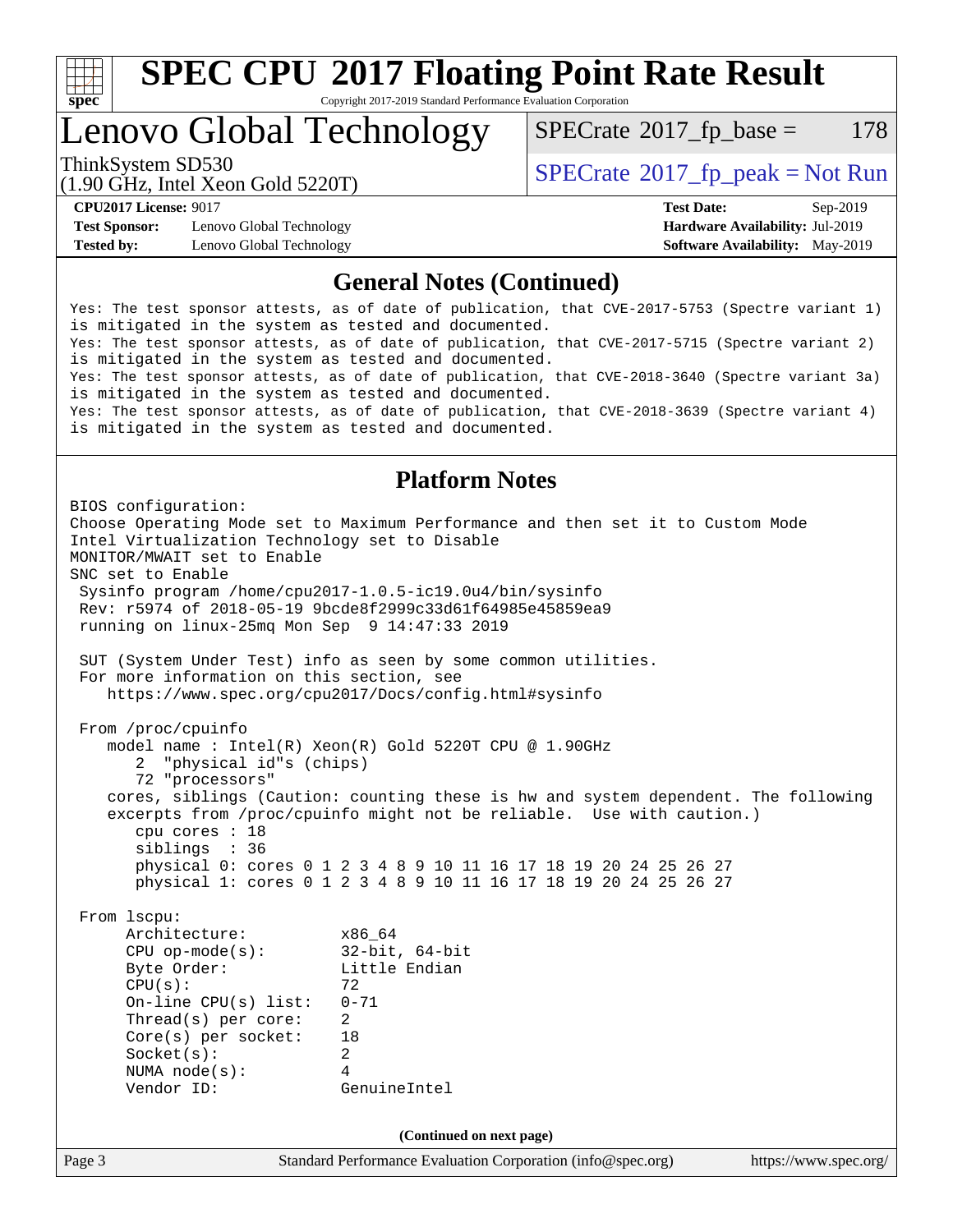

# **[SPEC CPU](http://www.spec.org/auto/cpu2017/Docs/result-fields.html#SPECCPU2017FloatingPointRateResult)[2017 Floating Point Rate Result](http://www.spec.org/auto/cpu2017/Docs/result-fields.html#SPECCPU2017FloatingPointRateResult)**

Copyright 2017-2019 Standard Performance Evaluation Corporation

Lenovo Global Technology

 $SPECTate@2017<sub>fr</sub> base = 178$ 

(1.90 GHz, Intel Xeon Gold 5220T)

ThinkSystem SD530<br>(1.90 GHz, Intel Xeon Gold 5220T)  $\begin{array}{c} | \text{SPECrate} \textdegree 2017\_fp\_peak = Not Run \end{array}$  $\begin{array}{c} | \text{SPECrate} \textdegree 2017\_fp\_peak = Not Run \end{array}$  $\begin{array}{c} | \text{SPECrate} \textdegree 2017\_fp\_peak = Not Run \end{array}$ 

**[Test Sponsor:](http://www.spec.org/auto/cpu2017/Docs/result-fields.html#TestSponsor)** Lenovo Global Technology **[Hardware Availability:](http://www.spec.org/auto/cpu2017/Docs/result-fields.html#HardwareAvailability)** Jul-2019 **[Tested by:](http://www.spec.org/auto/cpu2017/Docs/result-fields.html#Testedby)** Lenovo Global Technology **[Software Availability:](http://www.spec.org/auto/cpu2017/Docs/result-fields.html#SoftwareAvailability)** May-2019

**[CPU2017 License:](http://www.spec.org/auto/cpu2017/Docs/result-fields.html#CPU2017License)** 9017 **[Test Date:](http://www.spec.org/auto/cpu2017/Docs/result-fields.html#TestDate)** Sep-2019

#### **[Platform Notes \(Continued\)](http://www.spec.org/auto/cpu2017/Docs/result-fields.html#PlatformNotes)**

 CPU family: 6 Model: 85 Model name:  $Intel(R)$  Xeon(R) Gold 5220T CPU @ 1.90GHz Stepping: 7 CPU MHz: 1900.000 CPU max MHz: 3900.0000 CPU min MHz: 800.0000 BogoMIPS: 3800.00 Virtualization: VT-x L1d cache: 32K L1i cache: 32K L2 cache: 1024K L3 cache: 25344K NUMA node0 CPU(s): 0-2,5,6,9,10,14,15,36-38,41,42,45,46,50,51 NUMA node1 CPU(s): 3,4,7,8,11-13,16,17,39,40,43,44,47-49,52,53 NUMA node2 CPU(s): 18-20,23,24,27,28,32,33,54-56,59,60,63,64,68,69 NUMA node3 CPU(s): 21,22,25,26,29-31,34,35,57,58,61,62,65-67,70,71 Flags: fpu vme de pse tsc msr pae mce cx8 apic sep mtrr pge mca cmov pat pse36 clflush dts acpi mmx fxsr sse sse2 ss ht tm pbe syscall nx pdpe1gb rdtscp lm constant\_tsc art arch\_perfmon pebs bts rep\_good nopl xtopology nonstop\_tsc cpuid aperfmperf pni pclmulqdq dtes64 monitor ds\_cpl vmx smx est tm2 ssse3 sdbg fma cx16 xtpr pdcm pcid dca sse4\_1 sse4\_2 x2apic movbe popcnt tsc\_deadline\_timer aes xsave avx f16c rdrand lahf\_lm abm 3dnowprefetch cpuid\_fault epb cat\_l3 cdp\_l3 invpcid\_single intel\_ppin ssbd mba ibrs ibpb stibp tpr\_shadow vnmi flexpriority ept vpid fsgsbase tsc\_adjust bmi1 hle avx2 smep bmi2 erms invpcid rtm cqm mpx rdt\_a avx512f avx512dq rdseed adx smap clflushopt clwb intel\_pt avx512cd avx512bw avx512vl xsaveopt xsavec xgetbv1 xsaves cqm\_llc cqm\_occup\_llc cqm\_mbm\_total cqm\_mbm\_local dtherm ida arat pln pts pku ospke avx512\_vnni flush\_l1d arch\_capabilities /proc/cpuinfo cache data cache size : 25344 KB From numactl --hardware WARNING: a numactl 'node' might or might not correspond to a physical chip. available: 4 nodes (0-3) node 0 cpus: 0 1 2 5 6 9 10 14 15 36 37 38 41 42 45 46 50 51 node 0 size: 96365 MB node 0 free: 96023 MB node 1 cpus: 3 4 7 8 11 12 13 16 17 39 40 43 44 47 48 49 52 53 node 1 size: 96725 MB node 1 free: 96467 MB node 2 cpus: 18 19 20 23 24 27 28 32 33 54 55 56 59 60 63 64 68 69 node 2 size: 96754 MB node 2 free: 96496 MB node 3 cpus: 21 22 25 26 29 30 31 34 35 57 58 61 62 65 66 67 70 71 node 3 size: 96751 MB node 3 free: 96297 MB **(Continued on next page)**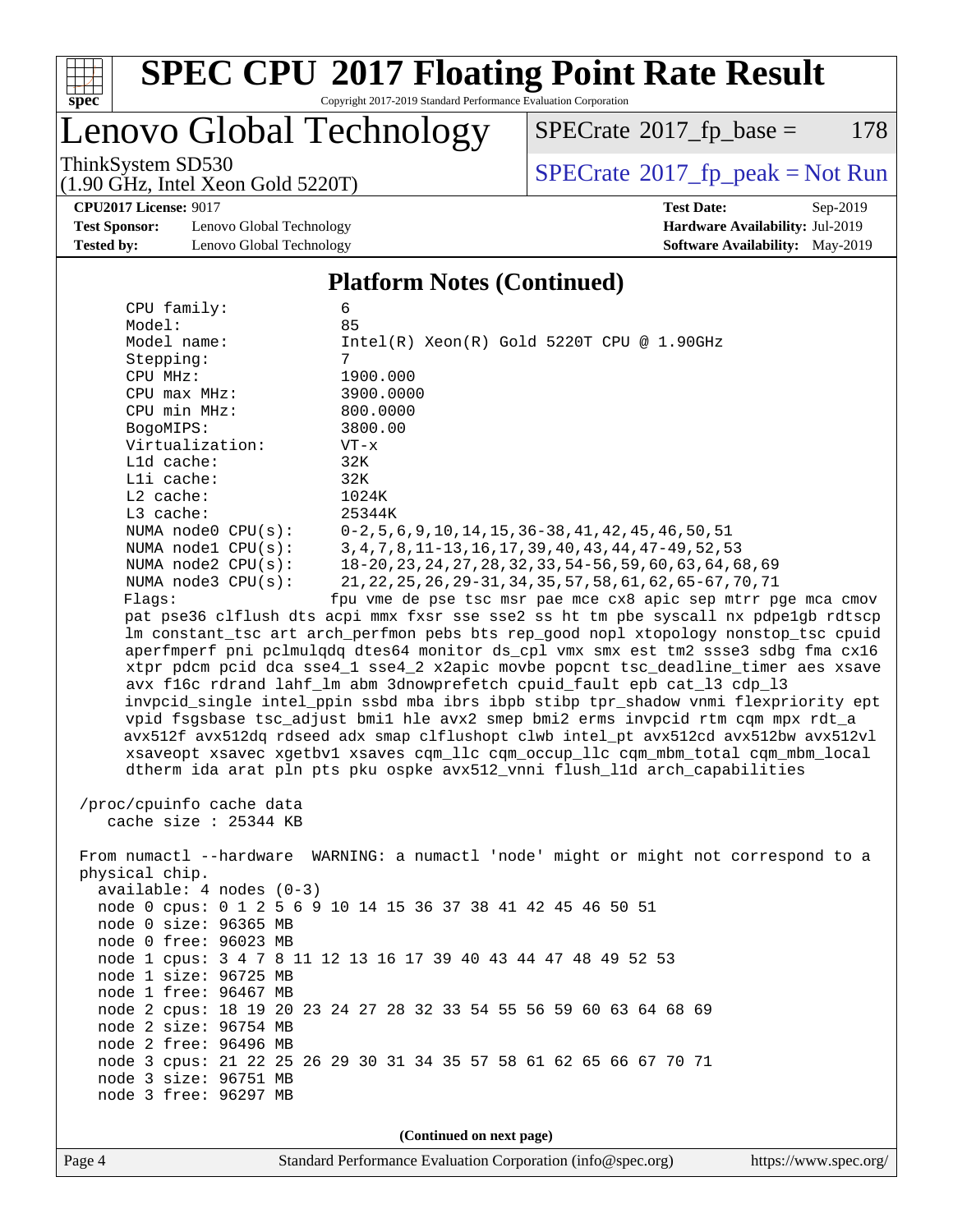| <b>SPEC CPU®2017 Floating Point Rate Result</b>                                                                                                                                                                                                                                                                                                                                                                                                                                                                                                                                                                                                                                                                                                                                                                                                                                                                                                                                                                                                                                                                                    |                                                                                                     |
|------------------------------------------------------------------------------------------------------------------------------------------------------------------------------------------------------------------------------------------------------------------------------------------------------------------------------------------------------------------------------------------------------------------------------------------------------------------------------------------------------------------------------------------------------------------------------------------------------------------------------------------------------------------------------------------------------------------------------------------------------------------------------------------------------------------------------------------------------------------------------------------------------------------------------------------------------------------------------------------------------------------------------------------------------------------------------------------------------------------------------------|-----------------------------------------------------------------------------------------------------|
| Copyright 2017-2019 Standard Performance Evaluation Corporation<br>$spec^*$<br>Lenovo Global Technology                                                                                                                                                                                                                                                                                                                                                                                                                                                                                                                                                                                                                                                                                                                                                                                                                                                                                                                                                                                                                            | 178<br>$SPECrate^{\circ}2017$ _fp_base =                                                            |
| ThinkSystem SD530<br>$(1.90 \text{ GHz}, \text{Intel Xeon Gold } 5220 \text{T})$                                                                                                                                                                                                                                                                                                                                                                                                                                                                                                                                                                                                                                                                                                                                                                                                                                                                                                                                                                                                                                                   | $SPECrate^{\circ}2017rfp peak = Not Run$                                                            |
| <b>CPU2017 License: 9017</b><br><b>Test Sponsor:</b><br>Lenovo Global Technology<br><b>Tested by:</b><br>Lenovo Global Technology                                                                                                                                                                                                                                                                                                                                                                                                                                                                                                                                                                                                                                                                                                                                                                                                                                                                                                                                                                                                  | <b>Test Date:</b><br>Sep-2019<br>Hardware Availability: Jul-2019<br>Software Availability: May-2019 |
| <b>Platform Notes (Continued)</b>                                                                                                                                                                                                                                                                                                                                                                                                                                                                                                                                                                                                                                                                                                                                                                                                                                                                                                                                                                                                                                                                                                  |                                                                                                     |
| node distances:<br>node<br>$\mathbf{1}$<br>0<br>2<br>3<br>0 :<br>11<br>21<br>21<br>10<br>1:<br>11 10<br>21<br>21<br>2:<br>10<br>21 21<br>11<br>3:<br>21<br>21<br>11<br>10<br>From /proc/meminfo<br>MemTotal:<br>395875108 kB<br>$\mathbf{0}$<br>HugePages_Total:<br>Hugepagesize:<br>2048 kB<br>From /etc/*release* /etc/*version*<br>$S$ uSE-release:<br>SUSE Linux Enterprise Server 12 (x86_64)<br>$VERSION = 12$<br>$PATCHLEVEL = 4$<br># This file is deprecated and will be removed in a future service pack or release.<br># Please check /etc/os-release for details about this release.<br>os-release:<br>NAME="SLES"<br>VERSION="12-SP4"<br>VERSION ID="12.4"<br>PRETTY_NAME="SUSE Linux Enterprise Server 12 SP4"<br>ID="sles"<br>$ANSI$ _COLOR=" $0:32$ "<br>$CPE\_NAME="cpe://o:suse:gles:12:sp4"$<br>uname $-a$ :<br>Linux linux-25mq 4.12.14-94.41-default #1 SMP Wed Oct 31 12:25:04 UTC 2018 (3090901)<br>x86_64 x86_64 x86_64 GNU/Linux<br>Kernel self-reported vulnerability status:<br>CVE-2017-5754 (Meltdown):<br>Not affected<br>CVE-2017-5753 (Spectre variant 1): Mitigation: __user pointer sanitization |                                                                                                     |
| CVE-2017-5715 (Spectre variant 2): Mitigation: Indirect Branch Restricted Speculation,<br>IBPB, IBRS FW                                                                                                                                                                                                                                                                                                                                                                                                                                                                                                                                                                                                                                                                                                                                                                                                                                                                                                                                                                                                                            |                                                                                                     |
| run-level $3$ Sep $9$ 14:45                                                                                                                                                                                                                                                                                                                                                                                                                                                                                                                                                                                                                                                                                                                                                                                                                                                                                                                                                                                                                                                                                                        |                                                                                                     |
| SPEC is set to: /home/cpu2017-1.0.5-ic19.0u4<br>Size Used Avail Use% Mounted on<br>Filesystem<br>Type<br>/dev/sdc2<br>btrfs 746G<br>52G 693G                                                                                                                                                                                                                                                                                                                                                                                                                                                                                                                                                                                                                                                                                                                                                                                                                                                                                                                                                                                       | 7% /home                                                                                            |
| Additional information from dmidecode follows. WARNING: Use caution when you interpret<br>this section. The 'dmidecode' program reads system data which is "intended to allow                                                                                                                                                                                                                                                                                                                                                                                                                                                                                                                                                                                                                                                                                                                                                                                                                                                                                                                                                      |                                                                                                     |
| (Continued on next page)                                                                                                                                                                                                                                                                                                                                                                                                                                                                                                                                                                                                                                                                                                                                                                                                                                                                                                                                                                                                                                                                                                           |                                                                                                     |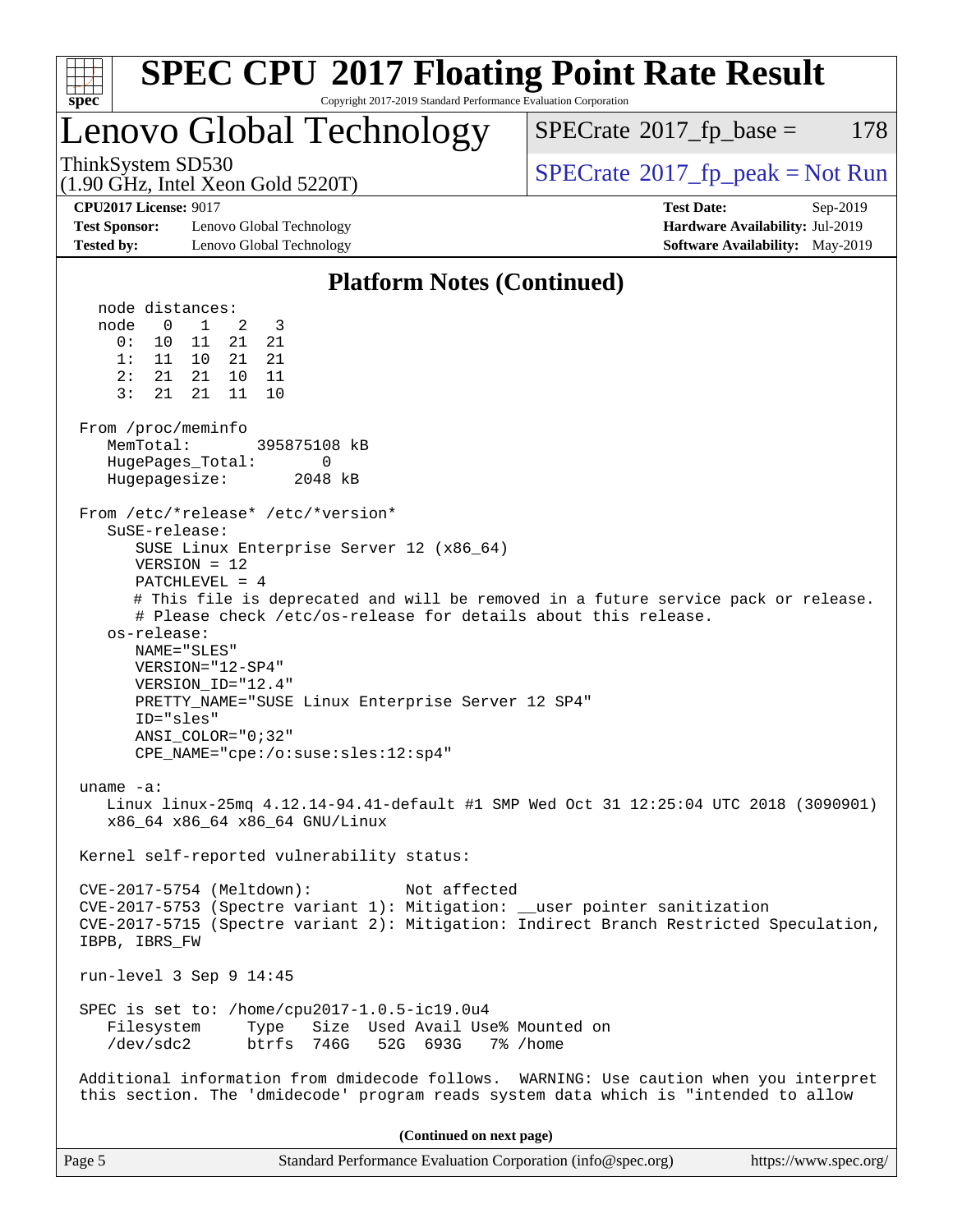

## Lenovo Global Technology

 $SPECTate@2017<sub>fr</sub> base = 178$ 

(1.90 GHz, Intel Xeon Gold 5220T)

ThinkSystem SD530  $SPECrate@2017_fp\_peak = Not Run$  $SPECrate@2017_fp\_peak = Not Run$ 

**[CPU2017 License:](http://www.spec.org/auto/cpu2017/Docs/result-fields.html#CPU2017License)** 9017 **[Test Date:](http://www.spec.org/auto/cpu2017/Docs/result-fields.html#TestDate)** Sep-2019

**[Test Sponsor:](http://www.spec.org/auto/cpu2017/Docs/result-fields.html#TestSponsor)** Lenovo Global Technology **[Hardware Availability:](http://www.spec.org/auto/cpu2017/Docs/result-fields.html#HardwareAvailability)** Jul-2019 **[Tested by:](http://www.spec.org/auto/cpu2017/Docs/result-fields.html#Testedby)** Lenovo Global Technology **[Software Availability:](http://www.spec.org/auto/cpu2017/Docs/result-fields.html#SoftwareAvailability)** May-2019

#### **[Platform Notes \(Continued\)](http://www.spec.org/auto/cpu2017/Docs/result-fields.html#PlatformNotes)**

 hardware to be accurately determined", but the intent may not be met, as there are frequent changes to hardware, firmware, and the "DMTF SMBIOS" standard. BIOS Lenovo -[TEE141E-2.30]- 07/02/2019 Memory: 4x NO DIMM NO DIMM 12x Samsung M393A4K40CB2-CVF 32 GB 2 rank 2933, configured at 2666

(End of data from sysinfo program)

#### **[Compiler Version Notes](http://www.spec.org/auto/cpu2017/Docs/result-fields.html#CompilerVersionNotes)**

============================================================================== C | 519.lbm\_r(base) 538.imagick\_r(base) 544.nab\_r(base) ------------------------------------------------------------------------------ Intel(R) C Intel(R) 64 Compiler for applications running on Intel(R) 64, Version 19.0.4.227 Build 20190416 Copyright (C) 1985-2019 Intel Corporation. All rights reserved. ------------------------------------------------------------------------------ ==============================================================================  $C++$  | 508.namd\_r(base) 510.parest\_r(base) ------------------------------------------------------------------------------ Intel(R) C++ Intel(R) 64 Compiler for applications running on Intel(R) 64, Version 19.0.4.227 Build 20190416 Copyright (C) 1985-2019 Intel Corporation. All rights reserved. ------------------------------------------------------------------------------ ==============================================================================  $C++$ ,  $C$  | 511.povray\_r(base) 526.blender\_r(base) ------------------------------------------------------------------------------ Intel(R) C++ Intel(R) 64 Compiler for applications running on Intel(R) 64, Version 19.0.4.227 Build 20190416 Copyright (C) 1985-2019 Intel Corporation. All rights reserved. Intel(R) C Intel(R) 64 Compiler for applications running on Intel(R)  $64$ , Version 19.0.4.227 Build 20190416 Copyright (C) 1985-2019 Intel Corporation. All rights reserved. ------------------------------------------------------------------------------ ============================================================================== C++, C, Fortran | 507.cactuBSSN\_r(base) ------------------------------------------------------------------------------ Intel(R) C++ Intel(R) 64 Compiler for applications running on Intel(R)  $64$ , Version 19.0.4.227 Build 20190416 Copyright (C) 1985-2019 Intel Corporation. All rights reserved. Intel(R) C Intel(R) 64 Compiler for applications running on Intel(R)  $64$ , Version 19.0.4.227 Build 20190416 **(Continued on next page)**

| Page 6 | Standard Performance Evaluation Corporation (info@spec.org) | https://www.spec.org/ |
|--------|-------------------------------------------------------------|-----------------------|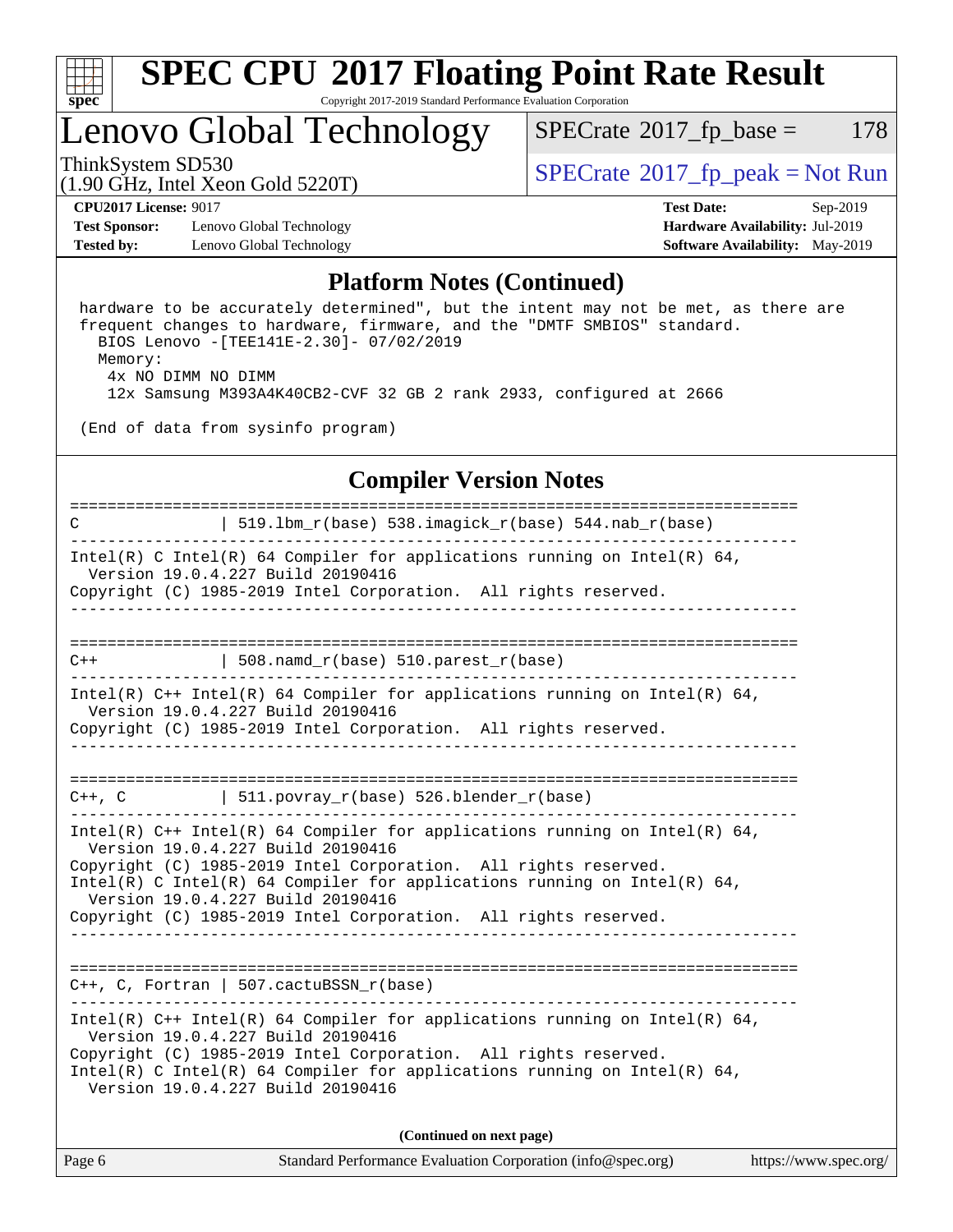

# **[SPEC CPU](http://www.spec.org/auto/cpu2017/Docs/result-fields.html#SPECCPU2017FloatingPointRateResult)[2017 Floating Point Rate Result](http://www.spec.org/auto/cpu2017/Docs/result-fields.html#SPECCPU2017FloatingPointRateResult)**

Copyright 2017-2019 Standard Performance Evaluation Corporation

Lenovo Global Technology

 $SPECTate@2017_fp\_base = 178$ 

(1.90 GHz, Intel Xeon Gold 5220T)

ThinkSystem SD530<br>(1.00 GHz, Intel Year Gold 5220T) [SPECrate](http://www.spec.org/auto/cpu2017/Docs/result-fields.html#SPECrate2017fppeak)®[2017\\_fp\\_peak = N](http://www.spec.org/auto/cpu2017/Docs/result-fields.html#SPECrate2017fppeak)ot Run

**[Test Sponsor:](http://www.spec.org/auto/cpu2017/Docs/result-fields.html#TestSponsor)** Lenovo Global Technology **[Hardware Availability:](http://www.spec.org/auto/cpu2017/Docs/result-fields.html#HardwareAvailability)** Jul-2019 **[Tested by:](http://www.spec.org/auto/cpu2017/Docs/result-fields.html#Testedby)** Lenovo Global Technology **[Software Availability:](http://www.spec.org/auto/cpu2017/Docs/result-fields.html#SoftwareAvailability)** May-2019

**[CPU2017 License:](http://www.spec.org/auto/cpu2017/Docs/result-fields.html#CPU2017License)** 9017 **[Test Date:](http://www.spec.org/auto/cpu2017/Docs/result-fields.html#TestDate)** Sep-2019

#### **[Compiler Version Notes \(Continued\)](http://www.spec.org/auto/cpu2017/Docs/result-fields.html#CompilerVersionNotes)**

### **[Base Compiler Invocation](http://www.spec.org/auto/cpu2017/Docs/result-fields.html#BaseCompilerInvocation)**

[C benchmarks](http://www.spec.org/auto/cpu2017/Docs/result-fields.html#Cbenchmarks): [icc -m64 -std=c11](http://www.spec.org/cpu2017/results/res2019q4/cpu2017-20191014-19122.flags.html#user_CCbase_intel_icc_64bit_c11_33ee0cdaae7deeeab2a9725423ba97205ce30f63b9926c2519791662299b76a0318f32ddfffdc46587804de3178b4f9328c46fa7c2b0cd779d7a61945c91cd35)

[C++ benchmarks:](http://www.spec.org/auto/cpu2017/Docs/result-fields.html#CXXbenchmarks) [icpc -m64](http://www.spec.org/cpu2017/results/res2019q4/cpu2017-20191014-19122.flags.html#user_CXXbase_intel_icpc_64bit_4ecb2543ae3f1412ef961e0650ca070fec7b7afdcd6ed48761b84423119d1bf6bdf5cad15b44d48e7256388bc77273b966e5eb805aefd121eb22e9299b2ec9d9)

[Fortran benchmarks](http://www.spec.org/auto/cpu2017/Docs/result-fields.html#Fortranbenchmarks): [ifort -m64](http://www.spec.org/cpu2017/results/res2019q4/cpu2017-20191014-19122.flags.html#user_FCbase_intel_ifort_64bit_24f2bb282fbaeffd6157abe4f878425411749daecae9a33200eee2bee2fe76f3b89351d69a8130dd5949958ce389cf37ff59a95e7a40d588e8d3a57e0c3fd751)

[Benchmarks using both Fortran and C](http://www.spec.org/auto/cpu2017/Docs/result-fields.html#BenchmarksusingbothFortranandC): [ifort -m64](http://www.spec.org/cpu2017/results/res2019q4/cpu2017-20191014-19122.flags.html#user_CC_FCbase_intel_ifort_64bit_24f2bb282fbaeffd6157abe4f878425411749daecae9a33200eee2bee2fe76f3b89351d69a8130dd5949958ce389cf37ff59a95e7a40d588e8d3a57e0c3fd751) [icc -m64 -std=c11](http://www.spec.org/cpu2017/results/res2019q4/cpu2017-20191014-19122.flags.html#user_CC_FCbase_intel_icc_64bit_c11_33ee0cdaae7deeeab2a9725423ba97205ce30f63b9926c2519791662299b76a0318f32ddfffdc46587804de3178b4f9328c46fa7c2b0cd779d7a61945c91cd35)

[Benchmarks using both C and C++](http://www.spec.org/auto/cpu2017/Docs/result-fields.html#BenchmarksusingbothCandCXX): [icpc -m64](http://www.spec.org/cpu2017/results/res2019q4/cpu2017-20191014-19122.flags.html#user_CC_CXXbase_intel_icpc_64bit_4ecb2543ae3f1412ef961e0650ca070fec7b7afdcd6ed48761b84423119d1bf6bdf5cad15b44d48e7256388bc77273b966e5eb805aefd121eb22e9299b2ec9d9) [icc -m64 -std=c11](http://www.spec.org/cpu2017/results/res2019q4/cpu2017-20191014-19122.flags.html#user_CC_CXXbase_intel_icc_64bit_c11_33ee0cdaae7deeeab2a9725423ba97205ce30f63b9926c2519791662299b76a0318f32ddfffdc46587804de3178b4f9328c46fa7c2b0cd779d7a61945c91cd35)

[Benchmarks using Fortran, C, and C++:](http://www.spec.org/auto/cpu2017/Docs/result-fields.html#BenchmarksusingFortranCandCXX) [icpc -m64](http://www.spec.org/cpu2017/results/res2019q4/cpu2017-20191014-19122.flags.html#user_CC_CXX_FCbase_intel_icpc_64bit_4ecb2543ae3f1412ef961e0650ca070fec7b7afdcd6ed48761b84423119d1bf6bdf5cad15b44d48e7256388bc77273b966e5eb805aefd121eb22e9299b2ec9d9) [icc -m64 -std=c11](http://www.spec.org/cpu2017/results/res2019q4/cpu2017-20191014-19122.flags.html#user_CC_CXX_FCbase_intel_icc_64bit_c11_33ee0cdaae7deeeab2a9725423ba97205ce30f63b9926c2519791662299b76a0318f32ddfffdc46587804de3178b4f9328c46fa7c2b0cd779d7a61945c91cd35) [ifort -m64](http://www.spec.org/cpu2017/results/res2019q4/cpu2017-20191014-19122.flags.html#user_CC_CXX_FCbase_intel_ifort_64bit_24f2bb282fbaeffd6157abe4f878425411749daecae9a33200eee2bee2fe76f3b89351d69a8130dd5949958ce389cf37ff59a95e7a40d588e8d3a57e0c3fd751)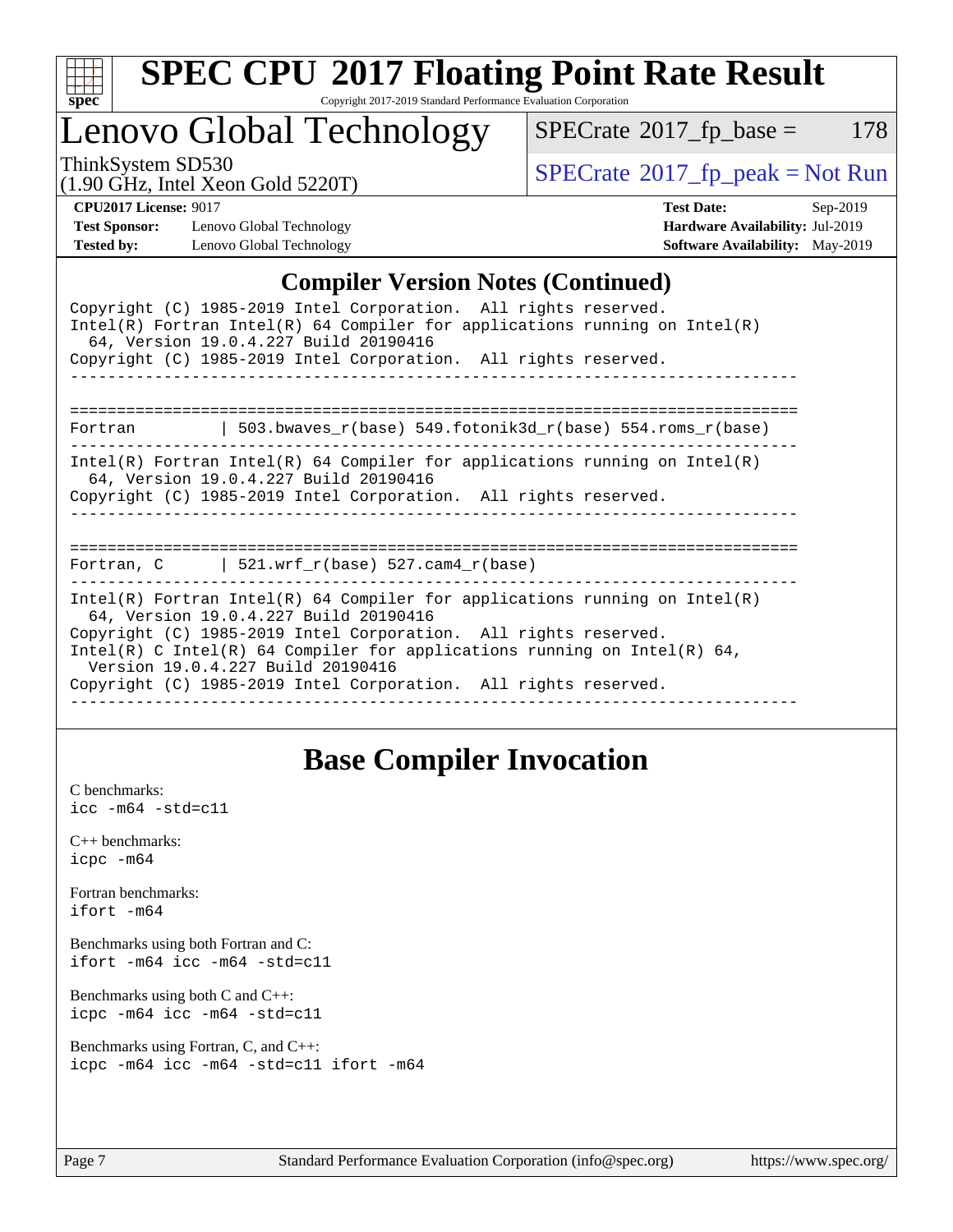

### Lenovo Global Technology

 $SPECTate@2017<sub>fr</sub> base = 178$ 

(1.90 GHz, Intel Xeon Gold 5220T)

ThinkSystem SD530<br>(1.00 GHz, Intel Year Gold 5220T) [SPECrate](http://www.spec.org/auto/cpu2017/Docs/result-fields.html#SPECrate2017fppeak)®[2017\\_fp\\_peak = N](http://www.spec.org/auto/cpu2017/Docs/result-fields.html#SPECrate2017fppeak)ot Run

**[Test Sponsor:](http://www.spec.org/auto/cpu2017/Docs/result-fields.html#TestSponsor)** Lenovo Global Technology **[Hardware Availability:](http://www.spec.org/auto/cpu2017/Docs/result-fields.html#HardwareAvailability)** Jul-2019 **[Tested by:](http://www.spec.org/auto/cpu2017/Docs/result-fields.html#Testedby)** Lenovo Global Technology **[Software Availability:](http://www.spec.org/auto/cpu2017/Docs/result-fields.html#SoftwareAvailability)** May-2019

**[CPU2017 License:](http://www.spec.org/auto/cpu2017/Docs/result-fields.html#CPU2017License)** 9017 **[Test Date:](http://www.spec.org/auto/cpu2017/Docs/result-fields.html#TestDate)** Sep-2019

### **[Base Portability Flags](http://www.spec.org/auto/cpu2017/Docs/result-fields.html#BasePortabilityFlags)**

 503.bwaves\_r: [-DSPEC\\_LP64](http://www.spec.org/cpu2017/results/res2019q4/cpu2017-20191014-19122.flags.html#suite_basePORTABILITY503_bwaves_r_DSPEC_LP64) 507.cactuBSSN\_r: [-DSPEC\\_LP64](http://www.spec.org/cpu2017/results/res2019q4/cpu2017-20191014-19122.flags.html#suite_basePORTABILITY507_cactuBSSN_r_DSPEC_LP64) 508.namd\_r: [-DSPEC\\_LP64](http://www.spec.org/cpu2017/results/res2019q4/cpu2017-20191014-19122.flags.html#suite_basePORTABILITY508_namd_r_DSPEC_LP64) 510.parest\_r: [-DSPEC\\_LP64](http://www.spec.org/cpu2017/results/res2019q4/cpu2017-20191014-19122.flags.html#suite_basePORTABILITY510_parest_r_DSPEC_LP64) 511.povray\_r: [-DSPEC\\_LP64](http://www.spec.org/cpu2017/results/res2019q4/cpu2017-20191014-19122.flags.html#suite_basePORTABILITY511_povray_r_DSPEC_LP64) 519.lbm\_r: [-DSPEC\\_LP64](http://www.spec.org/cpu2017/results/res2019q4/cpu2017-20191014-19122.flags.html#suite_basePORTABILITY519_lbm_r_DSPEC_LP64) 521.wrf\_r: [-DSPEC\\_LP64](http://www.spec.org/cpu2017/results/res2019q4/cpu2017-20191014-19122.flags.html#suite_basePORTABILITY521_wrf_r_DSPEC_LP64) [-DSPEC\\_CASE\\_FLAG](http://www.spec.org/cpu2017/results/res2019q4/cpu2017-20191014-19122.flags.html#b521.wrf_r_baseCPORTABILITY_DSPEC_CASE_FLAG) [-convert big\\_endian](http://www.spec.org/cpu2017/results/res2019q4/cpu2017-20191014-19122.flags.html#user_baseFPORTABILITY521_wrf_r_convert_big_endian_c3194028bc08c63ac5d04de18c48ce6d347e4e562e8892b8bdbdc0214820426deb8554edfa529a3fb25a586e65a3d812c835984020483e7e73212c4d31a38223) 526.blender\_r: [-DSPEC\\_LP64](http://www.spec.org/cpu2017/results/res2019q4/cpu2017-20191014-19122.flags.html#suite_basePORTABILITY526_blender_r_DSPEC_LP64) [-DSPEC\\_LINUX](http://www.spec.org/cpu2017/results/res2019q4/cpu2017-20191014-19122.flags.html#b526.blender_r_baseCPORTABILITY_DSPEC_LINUX) [-funsigned-char](http://www.spec.org/cpu2017/results/res2019q4/cpu2017-20191014-19122.flags.html#user_baseCPORTABILITY526_blender_r_force_uchar_40c60f00ab013830e2dd6774aeded3ff59883ba5a1fc5fc14077f794d777847726e2a5858cbc7672e36e1b067e7e5c1d9a74f7176df07886a243d7cc18edfe67) 527.cam4\_r: [-DSPEC\\_LP64](http://www.spec.org/cpu2017/results/res2019q4/cpu2017-20191014-19122.flags.html#suite_basePORTABILITY527_cam4_r_DSPEC_LP64) [-DSPEC\\_CASE\\_FLAG](http://www.spec.org/cpu2017/results/res2019q4/cpu2017-20191014-19122.flags.html#b527.cam4_r_baseCPORTABILITY_DSPEC_CASE_FLAG) 538.imagick\_r: [-DSPEC\\_LP64](http://www.spec.org/cpu2017/results/res2019q4/cpu2017-20191014-19122.flags.html#suite_basePORTABILITY538_imagick_r_DSPEC_LP64) 544.nab\_r: [-DSPEC\\_LP64](http://www.spec.org/cpu2017/results/res2019q4/cpu2017-20191014-19122.flags.html#suite_basePORTABILITY544_nab_r_DSPEC_LP64) 549.fotonik3d\_r: [-DSPEC\\_LP64](http://www.spec.org/cpu2017/results/res2019q4/cpu2017-20191014-19122.flags.html#suite_basePORTABILITY549_fotonik3d_r_DSPEC_LP64) 554.roms\_r: [-DSPEC\\_LP64](http://www.spec.org/cpu2017/results/res2019q4/cpu2017-20191014-19122.flags.html#suite_basePORTABILITY554_roms_r_DSPEC_LP64)

### **[Base Optimization Flags](http://www.spec.org/auto/cpu2017/Docs/result-fields.html#BaseOptimizationFlags)**

#### [C benchmarks](http://www.spec.org/auto/cpu2017/Docs/result-fields.html#Cbenchmarks):

[-xCORE-AVX512](http://www.spec.org/cpu2017/results/res2019q4/cpu2017-20191014-19122.flags.html#user_CCbase_f-xCORE-AVX512) [-ipo](http://www.spec.org/cpu2017/results/res2019q4/cpu2017-20191014-19122.flags.html#user_CCbase_f-ipo) [-O3](http://www.spec.org/cpu2017/results/res2019q4/cpu2017-20191014-19122.flags.html#user_CCbase_f-O3) [-no-prec-div](http://www.spec.org/cpu2017/results/res2019q4/cpu2017-20191014-19122.flags.html#user_CCbase_f-no-prec-div) [-qopt-prefetch](http://www.spec.org/cpu2017/results/res2019q4/cpu2017-20191014-19122.flags.html#user_CCbase_f-qopt-prefetch) [-ffinite-math-only](http://www.spec.org/cpu2017/results/res2019q4/cpu2017-20191014-19122.flags.html#user_CCbase_f_finite_math_only_cb91587bd2077682c4b38af759c288ed7c732db004271a9512da14a4f8007909a5f1427ecbf1a0fb78ff2a814402c6114ac565ca162485bbcae155b5e4258871) [-qopt-mem-layout-trans=4](http://www.spec.org/cpu2017/results/res2019q4/cpu2017-20191014-19122.flags.html#user_CCbase_f-qopt-mem-layout-trans_fa39e755916c150a61361b7846f310bcdf6f04e385ef281cadf3647acec3f0ae266d1a1d22d972a7087a248fd4e6ca390a3634700869573d231a252c784941a8)

#### [C++ benchmarks:](http://www.spec.org/auto/cpu2017/Docs/result-fields.html#CXXbenchmarks)

[-xCORE-AVX512](http://www.spec.org/cpu2017/results/res2019q4/cpu2017-20191014-19122.flags.html#user_CXXbase_f-xCORE-AVX512) [-ipo](http://www.spec.org/cpu2017/results/res2019q4/cpu2017-20191014-19122.flags.html#user_CXXbase_f-ipo) [-O3](http://www.spec.org/cpu2017/results/res2019q4/cpu2017-20191014-19122.flags.html#user_CXXbase_f-O3) [-no-prec-div](http://www.spec.org/cpu2017/results/res2019q4/cpu2017-20191014-19122.flags.html#user_CXXbase_f-no-prec-div) [-qopt-prefetch](http://www.spec.org/cpu2017/results/res2019q4/cpu2017-20191014-19122.flags.html#user_CXXbase_f-qopt-prefetch) [-ffinite-math-only](http://www.spec.org/cpu2017/results/res2019q4/cpu2017-20191014-19122.flags.html#user_CXXbase_f_finite_math_only_cb91587bd2077682c4b38af759c288ed7c732db004271a9512da14a4f8007909a5f1427ecbf1a0fb78ff2a814402c6114ac565ca162485bbcae155b5e4258871) [-qopt-mem-layout-trans=4](http://www.spec.org/cpu2017/results/res2019q4/cpu2017-20191014-19122.flags.html#user_CXXbase_f-qopt-mem-layout-trans_fa39e755916c150a61361b7846f310bcdf6f04e385ef281cadf3647acec3f0ae266d1a1d22d972a7087a248fd4e6ca390a3634700869573d231a252c784941a8)

#### [Fortran benchmarks](http://www.spec.org/auto/cpu2017/Docs/result-fields.html#Fortranbenchmarks):

```
-xCORE-AVX512 -ipo -O3 -no-prec-div -qopt-prefetch
-ffinite-math-only -qopt-mem-layout-trans=4 -auto
-nostandard-realloc-lhs -align array32byte
```
[Benchmarks using both Fortran and C](http://www.spec.org/auto/cpu2017/Docs/result-fields.html#BenchmarksusingbothFortranandC):

```
-xCORE-AVX512 -ipo -O3 -no-prec-div -qopt-prefetch
-ffinite-math-only -qopt-mem-layout-trans=4 -auto
-nostandard-realloc-lhs -align array32byte
```
#### [Benchmarks using both C and C++](http://www.spec.org/auto/cpu2017/Docs/result-fields.html#BenchmarksusingbothCandCXX):

```
-xCORE-AVX512 -ipo -O3 -no-prec-div -qopt-prefetch
-ffinite-math-only -qopt-mem-layout-trans=4
```
[Benchmarks using Fortran, C, and C++:](http://www.spec.org/auto/cpu2017/Docs/result-fields.html#BenchmarksusingFortranCandCXX)

```
-xCORE-AVX512 -ipo -O3 -no-prec-div -qopt-prefetch
-ffinite-math-only -qopt-mem-layout-trans=4 -auto
-nostandard-realloc-lhs -align array32byte
```